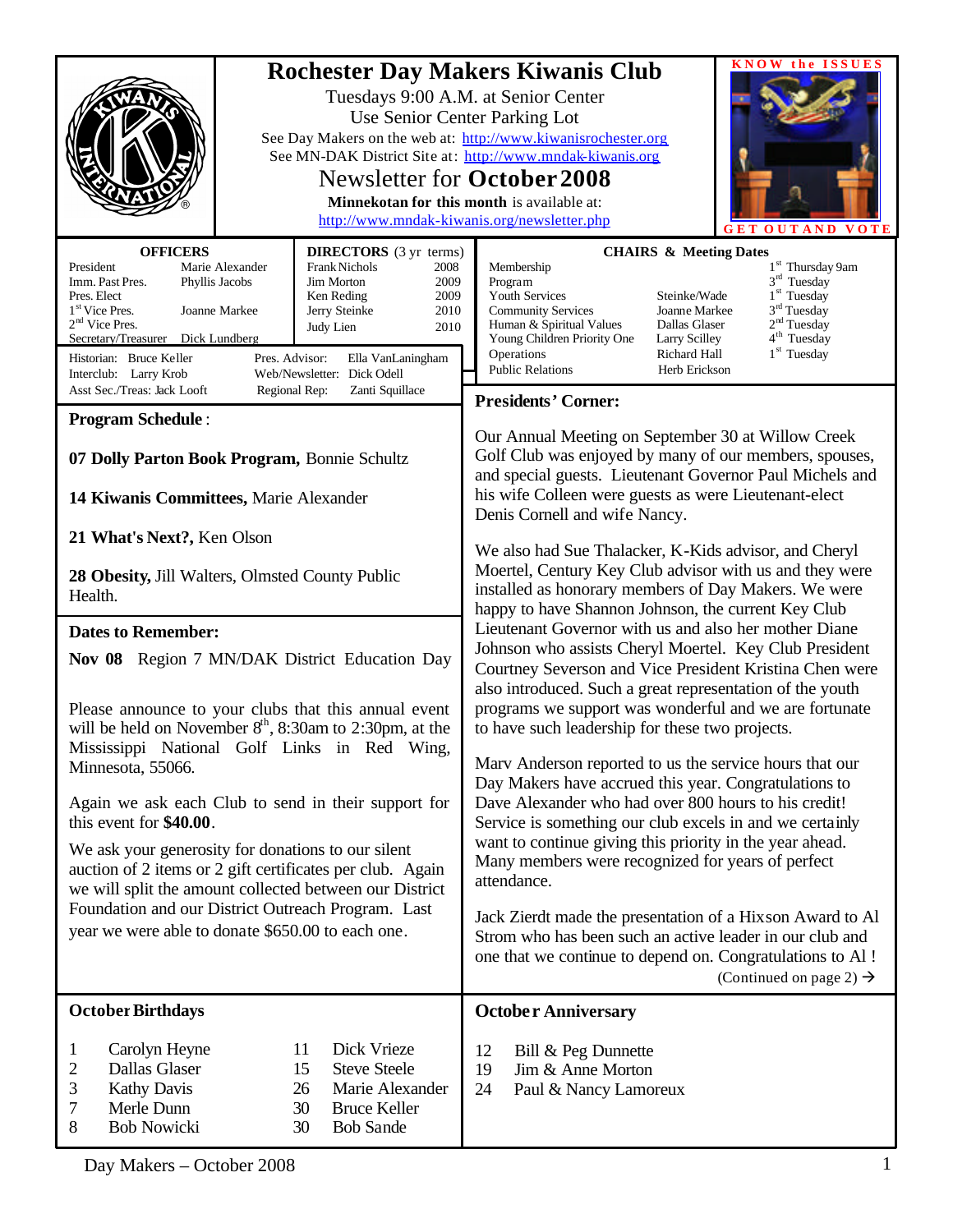### **Secretary/Treasurers Report - Sept'08**

| <b>Bank Balance 8/31/08:</b>   |               | \$12,977.76 |
|--------------------------------|---------------|-------------|
| <b>Administrative Account:</b> |               | \$13,038.90 |
| Service Account:               | $\mathcal{S}$ | $-475.19$   |
| Hockey/YCPO:                   | <sup>S</sup>  | 156.60      |
| Bike Repair:                   | S.            | 257.45      |

**Day Makers on leave:** Judy Lien, Frank Nichols

**August Service Hour Statistics:** 502 hours by 43 members, 52% Participation.

#### **September 16, 2008 Board Meeting Highlights:**

The majority of the meeting was spent reviewing a proposed budget.

The board approved a proposed budget for the 2008/2009 Kiwanis year beginning October 1, 2008 of \$13,446 Administration and \$5,750 Service.

The board discussed the need for more and larger fund raisers to provide income to the Service Account.

# COMMITTEE REPORTS

**Program-** The annual banquet will be held on September 30th. The subsidized cost per attendee will be \$15.00. Paul Michels will install officers and present awards.

Richard Lundberg, Treasurer

#### **President Corner:** (continued) j

Paul Michels officiated in the installation of our new officers. Phyllis Jacobs passed the gavel to our new president Marie Alexander. Best wishes Marie for the year ahead !

There will be an opportunity to sign up for the one or two committees that you choose to serve on this year at our Oct 14 meeting. There will be an opportunity to ask questions about the duties of each committee if you like.

This is the end of a very enjoyable year for me as president of Day Makers. It really is a great group to be a part of. Thank you for the opportunity.

Phyllis

# **OPERATION WELCOME HOME:**

On Saturday Sept 20th, Jerine and I attended the Welcome Home event at the Ironwood Springs Christian Ranch. This is the event the Daymakers so generously supported. We were asked to donate \$275.00 and the club came up with \$390.00. We are a really great club in every way you can measure us.

This was an event to honor veterans, especially ones returning home at this time. They did however honor all veterans that were present. There were 18 couples that had been invited and were being sponsored by Kiwanis. I do not know how many clubs donated funds, but I do know that other clubs in Rochester did. Jerine and I were hosting a table of four and representing the Daymakers. The only other Kiwanian that was present was Clay Ruggles, representing the Lake City club. Clay is active at Ironwood Ranch.

We formed an double line to welcome the troops and their wives as they came in for dinner. It was fun to see the smiles on their faces as they walked through this welcoming line. There must have been at least 25 of us present to wait tables. Because I was the only WW11 vet and Clay was an older vet, they had us sit with the eighteen couples and we were waited on also. Unexpected pleasure. To make up for this Jerine and I stayed and helped with cleanup.

They did this last year and I think will probably do this as often as they can come up with funds. It was a nice event and the honorees spent 3 days there as guests in the Lodge and attended a lot of special classes and other events. They all indicated they were having a great time and learning a lot.

Jerine and I would like to express our thanks to the club for allowing us to represent the Daymakers.

herb is a strong of the Herb Herb

#### **Web Humor:** MSP MN

Minneapolis famed skyway system connecting 52 blocks (nearly five miles) of downtown makes it possible to live, eat, work and shop without going outside.

Minneapolis has more golfers per capita than any other city in the country.

Minnesota has 90,000 miles of shoreline, more than California, Florida and Hawaii combined.